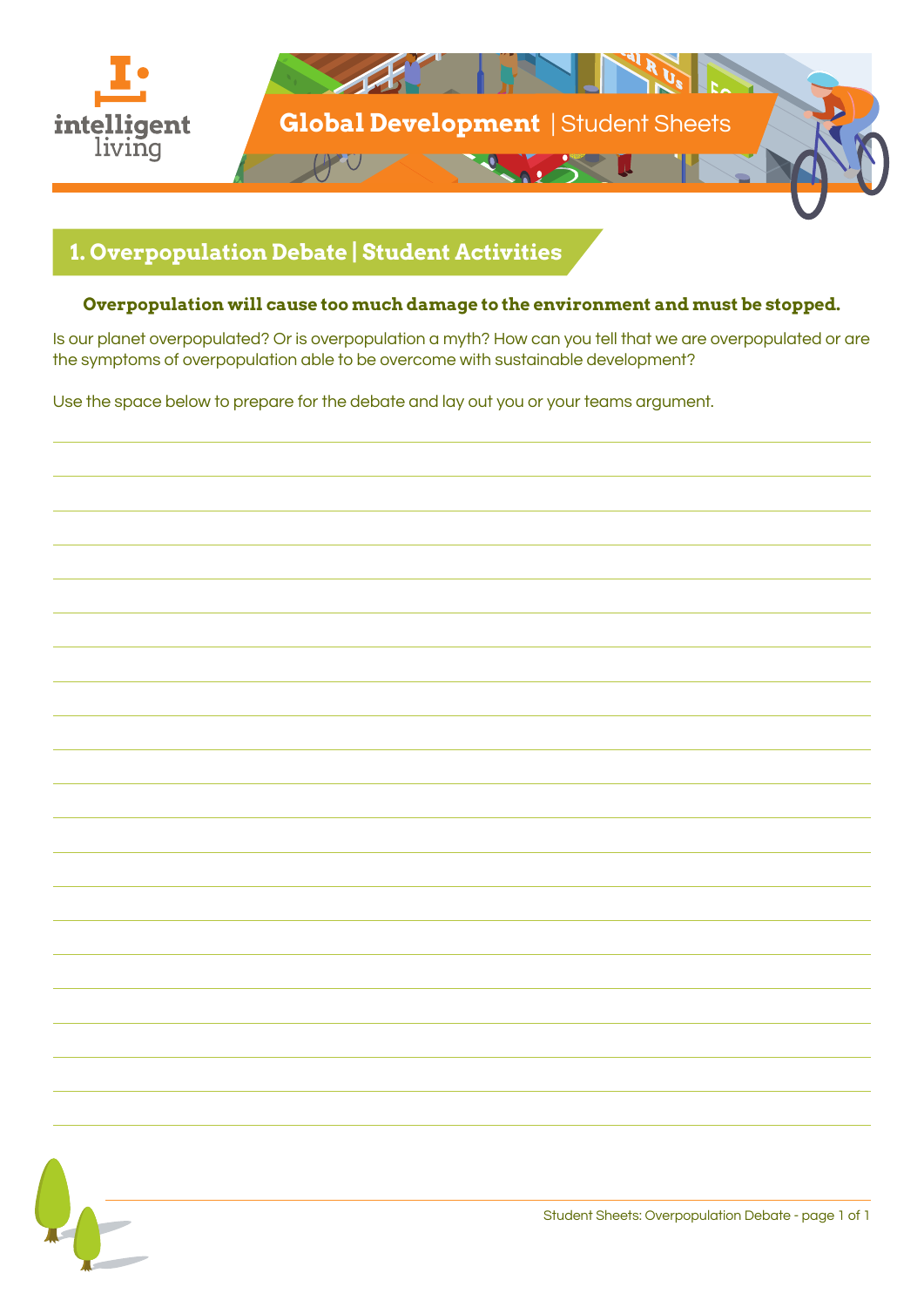

#### **2. Climate Change in the Philippines | Student Activities**

The Philippines is currently number six on the global Climate Change Vulnerability Index, with data suggesting that it is the one of the countries most affected by climate change. Increases in extreme weather conditions, warming oceans and rising sea levels are a major problem for its people.

In the last decade, the Philippines experienced five of its ten most deadly typhoons, with 2013's Typhoon Haiyan causing the deaths of 6,300 people and rendering four million of the islands inhabitants homeless.

The geography of the Philippines, comprising of thousands of islands, makes it particularly vulnerable to extreme weather. However extreme weather events, sea acidification and deforestation has depleted the island's main natural barriers, which include coral reefs and mangrove swamp ecosystems. Urban areas in the Philippines are densely populated and have poor infrastructure, with many people living in unplanned housing. This makes them more vulnerable to extreme weather events.

The Philippine government has been vocal in international discussions on climate change and leads the Climate Vulnerable Forum, which comprises of a group of nations most affected by climate change. However, reports have suggested that national and local government development plans have not included actions to address climate change.

- **1.** Describe the main environmental effects of climate change on the Philippines?
- **2.** Explain the social and economic effects of climate change on the Philippines
- **3.** Why has the Philippines been so badly affected?

**4.** Using your knowledge of sustainable development, suggest ways in which sustainable development could help the Philippines.

**Extension:** Design a two-minute advert to raise awareness of the plight of the people of the Philippines, for use on a popular video sharing platform.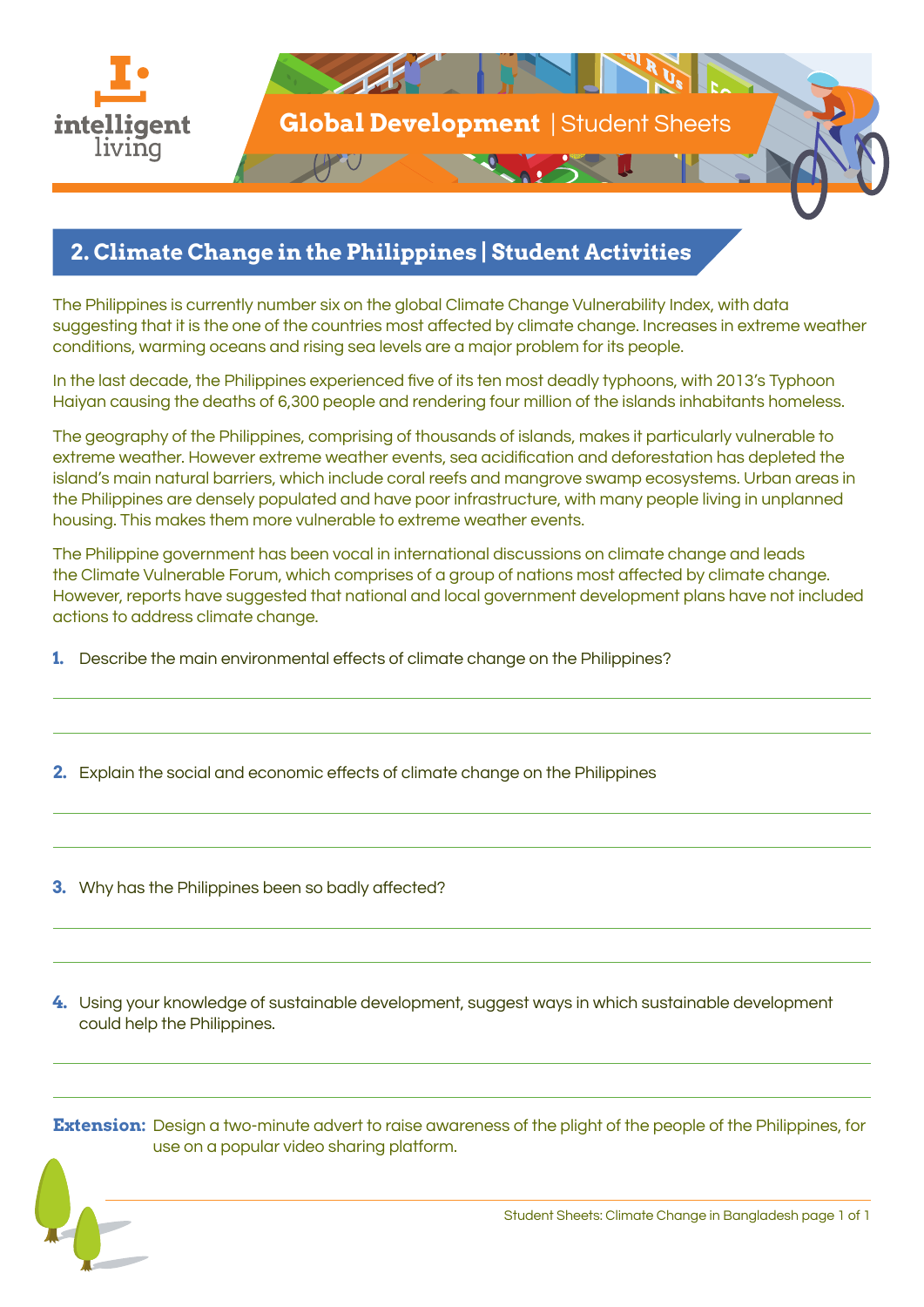

### **3. Climate Change in Bangladesh | Student Activities**

Bangladesh is number one on the global Climate Change Vulnerability Index, making it the country most extremely effected by climate change.

Looking at the global issues covered in this topic as guidance, you will create a fact sheet investigating the effects of climate change on Bangladesh.

You should consider:

- What problems does climate change currently cause for the people of Bangladesh?
- What problems will climate change cause in the future?
- Why is Bangladesh so vulnerable to the effects of climate change?

Make sure that you think about the environmental, social and economic impacts of climate change.

Your teacher will guide you on how to present this.

**Extension:** Design a two-minute advert to raise awareness about the impact of climate change in the region, for use on a popular video sharing platform.